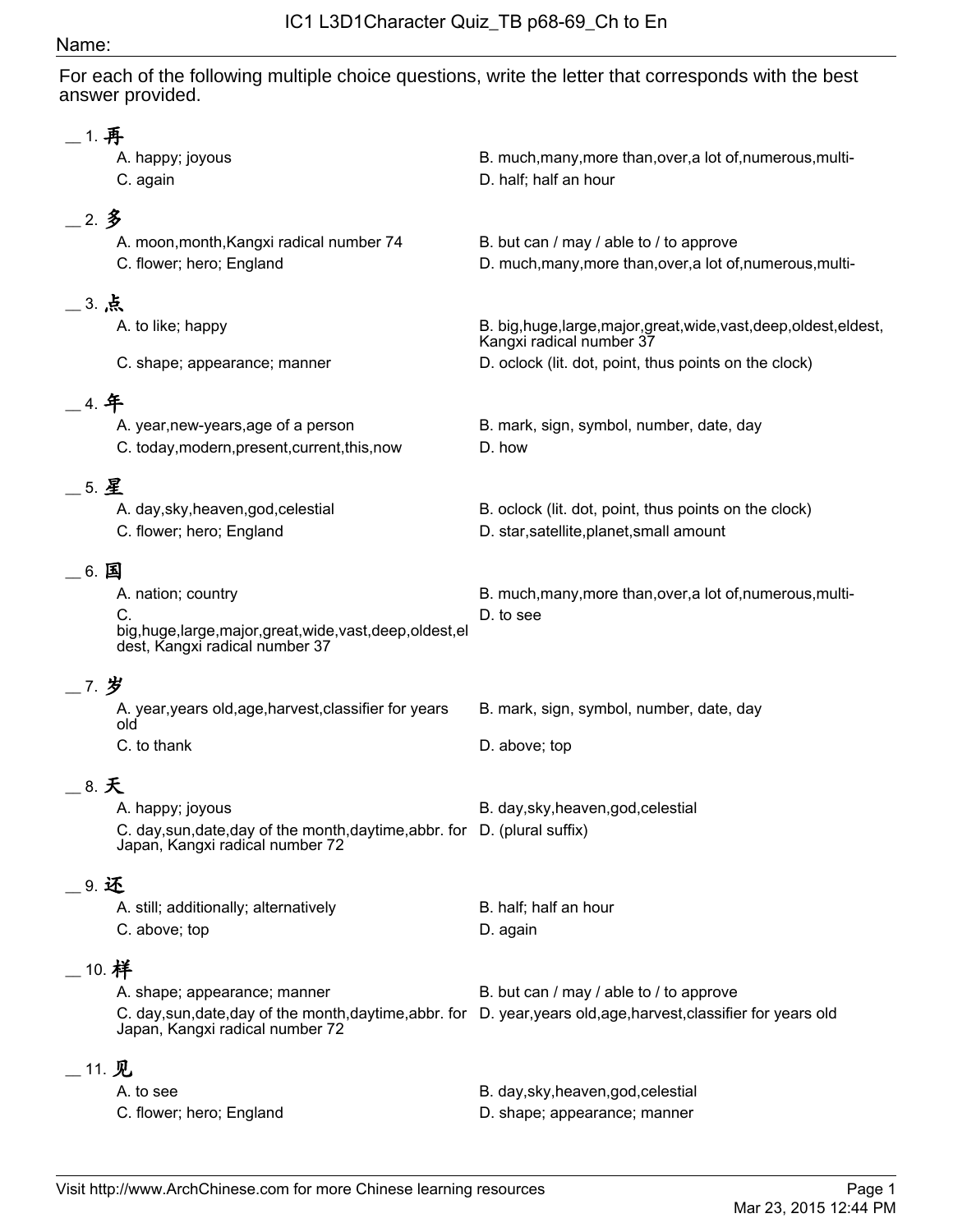| __ 12. 生                       |                                                                                                                                                                                         |                                                                                             |
|--------------------------------|-----------------------------------------------------------------------------------------------------------------------------------------------------------------------------------------|---------------------------------------------------------------------------------------------|
|                                | A. to like; happy                                                                                                                                                                       | B. to be born, to give birth, life, to<br>grow, living, lifetime, birth, Kangxi radical 100 |
|                                | C. happy; joyous                                                                                                                                                                        | D. year, new-years, age of a person                                                         |
| $\_$ 13. $\pm$                 |                                                                                                                                                                                         |                                                                                             |
|                                | A. a period of time, phase, stage, time, term, period, to B. above; top<br>hope, measure word for things that can be divided<br>into periods of time such as magazines and<br>trainings |                                                                                             |
|                                | C. dishes; cuisine                                                                                                                                                                      | D. but can / may / able to / to approve                                                     |
| __ 14. 菜                       |                                                                                                                                                                                         |                                                                                             |
|                                | A. moon, month, Kangxi radical number 74                                                                                                                                                | B. (plural suffix)                                                                          |
|                                | C. above; top                                                                                                                                                                           | D. dishes; cuisine                                                                          |
| $-$ 15. $\mathbf{\mathcal{T}}$ |                                                                                                                                                                                         |                                                                                             |
|                                | A. still; additionally; alternatively                                                                                                                                                   | B. (plural suffix)                                                                          |
|                                | C. much, many, more than, over, a lot<br>of,numerous,multi-                                                                                                                             | D. (particle), (completed action marker)                                                    |
| $\_$ 16. $\pm$                 |                                                                                                                                                                                         |                                                                                             |
|                                | А.<br>big,huge,large,major,great,wide,vast,deep,oldest,el<br>dest, Kangxi radical number 37                                                                                             | B. too                                                                                      |
|                                | C. oclock (lit. dot, point, thus points on the clock)                                                                                                                                   | D. above; top                                                                               |
| __ 17. 月                       |                                                                                                                                                                                         |                                                                                             |
|                                | A. to thank                                                                                                                                                                             | B. oclock (lit. dot, point, thus points on the clock)                                       |
|                                | C. above; top                                                                                                                                                                           | D. moon, month, Kangxi radical number 74                                                    |
| 18. $\bigstar$                 |                                                                                                                                                                                         |                                                                                             |
|                                | A. too                                                                                                                                                                                  | B. day, sun, date, day of the month, day time, abbr. for Japan,<br>Kangxi radical number 72 |
|                                | C. today, modern, present, current, this, now                                                                                                                                           | D. (plural suffix)                                                                          |
| _19. 怎                         |                                                                                                                                                                                         |                                                                                             |
|                                | A. to thank                                                                                                                                                                             | B. still; additionally; alternatively                                                       |
|                                | C. much, many, more than, over, a lot<br>of,numerous,multi-                                                                                                                             | D. how                                                                                      |
| 20. 喜                          |                                                                                                                                                                                         |                                                                                             |
|                                | A. nation; country                                                                                                                                                                      | B. to like; happy                                                                           |
|                                | C. a period of time, phase, stage, time, term, period, to<br>hope, measure word for things that can be divided<br>into periods of time such as magazines and<br>trainings               | D. meal, food, cuisine, cooked rice                                                         |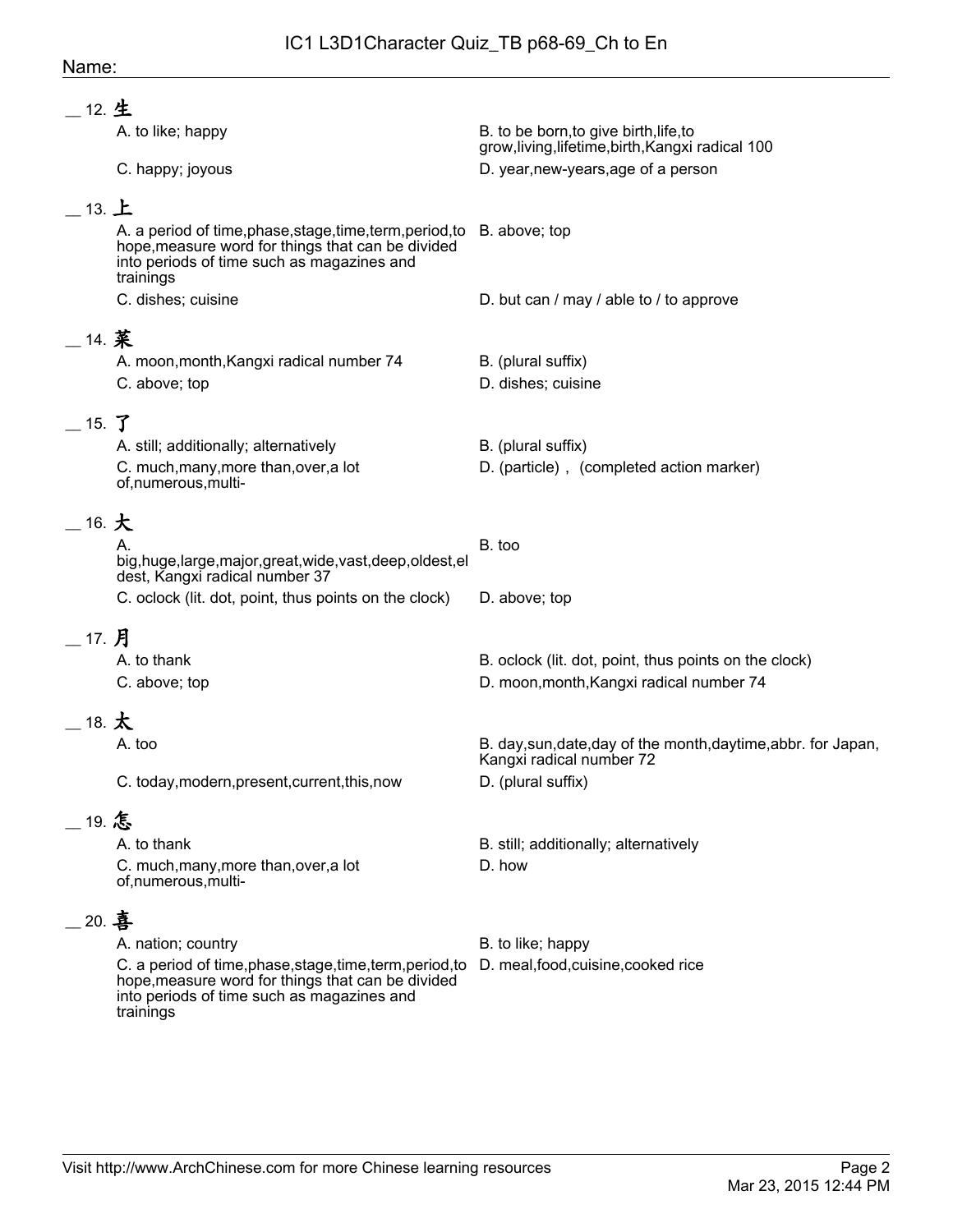#### Name:

| __ 21. 期 |                                                                                                                                                                                              |                                                                                                                                                                        |
|----------|----------------------------------------------------------------------------------------------------------------------------------------------------------------------------------------------|------------------------------------------------------------------------------------------------------------------------------------------------------------------------|
|          | A. to be born, to give birth, life, to<br>grow, living, lifetime, birth, Kangxi radical 100                                                                                                  | B. much, many, more than, over, a lot of, numerous, multi-                                                                                                             |
|          | C. a period of time, phase, stage, time, term, period, to<br>hope, measure word for things that can be divided<br>into periods of time such as magazines and<br>trainings                    | D. year, years old, age, harvest, classifier for years old                                                                                                             |
| $-22.$ 今 |                                                                                                                                                                                              |                                                                                                                                                                        |
|          | A. a period of time, phase, stage, time, term, period, to B. dishes; cuisine<br>hope, measure word for things that can be divided<br>into periods of time such as magazines and<br>trainings |                                                                                                                                                                        |
|          | C.<br>big, huge, large, major, great, wide, vast, deep, oldest, el<br>dest, Kangxi radical number 37                                                                                         | D. today, modern, present, current, this, now                                                                                                                          |
|          |                                                                                                                                                                                              |                                                                                                                                                                        |
| 23. 日    | A. day, sun, date, day of the month, daytime, abbr. for B. but can / may / able to / to approve                                                                                              |                                                                                                                                                                        |
|          | Japan, Kangxi radical number 72                                                                                                                                                              |                                                                                                                                                                        |
|          | C. eat, drink, suffer, endure, bear, take                                                                                                                                                    | D. again                                                                                                                                                               |
| 24. 饭    |                                                                                                                                                                                              |                                                                                                                                                                        |
|          | A. moon, month, Kangxi radical number 74<br>C. half; half an hour                                                                                                                            | B. (plural suffix)<br>D. meal, food, cuisine, cooked rice                                                                                                              |
| 25. 号    |                                                                                                                                                                                              |                                                                                                                                                                        |
|          | A. mark, sign, symbol, number, date, day                                                                                                                                                     | B. to be born, to give birth, life, to<br>grow, living, lifetime, birth, Kangxi radical 100                                                                            |
|          | C. year, years old, age, harvest, classifier for years<br>old                                                                                                                                | D. again                                                                                                                                                               |
| _ 26. 们  |                                                                                                                                                                                              |                                                                                                                                                                        |
|          | A. happy; joyous                                                                                                                                                                             | B. day, sun, date, day of the month, day time, abbr. for Japan,                                                                                                        |
|          | C. year, new-years, age of a person                                                                                                                                                          | Kangxi radical number 72<br>D. (plural suffix)                                                                                                                         |
| 27. 晚    |                                                                                                                                                                                              |                                                                                                                                                                        |
|          | A. day, sun, date, day of the month, daytime, abbr. for B. evening; late<br>Japan, Kangxi radical number 72                                                                                  |                                                                                                                                                                        |
|          | C. half; half an hour                                                                                                                                                                        | D. shape; appearance; manner                                                                                                                                           |
| 28. 谢    |                                                                                                                                                                                              |                                                                                                                                                                        |
|          | A. happy; joyous                                                                                                                                                                             | B. year, new-years, age of a person                                                                                                                                    |
|          | C. to thank                                                                                                                                                                                  | D. big, huge, large, major, great, wide, vast, deep, oldest, eldest,<br>Kangxi radical number 37                                                                       |
| 29. 半    |                                                                                                                                                                                              |                                                                                                                                                                        |
|          | A. (particle), (completed action marker)                                                                                                                                                     | B. too                                                                                                                                                                 |
|          | C. half; half an hour                                                                                                                                                                        | D. a period of time, phase, stage, time, term, period, to<br>hope, measure word for things that can be divided into<br>periods of time such as magazines and trainings |